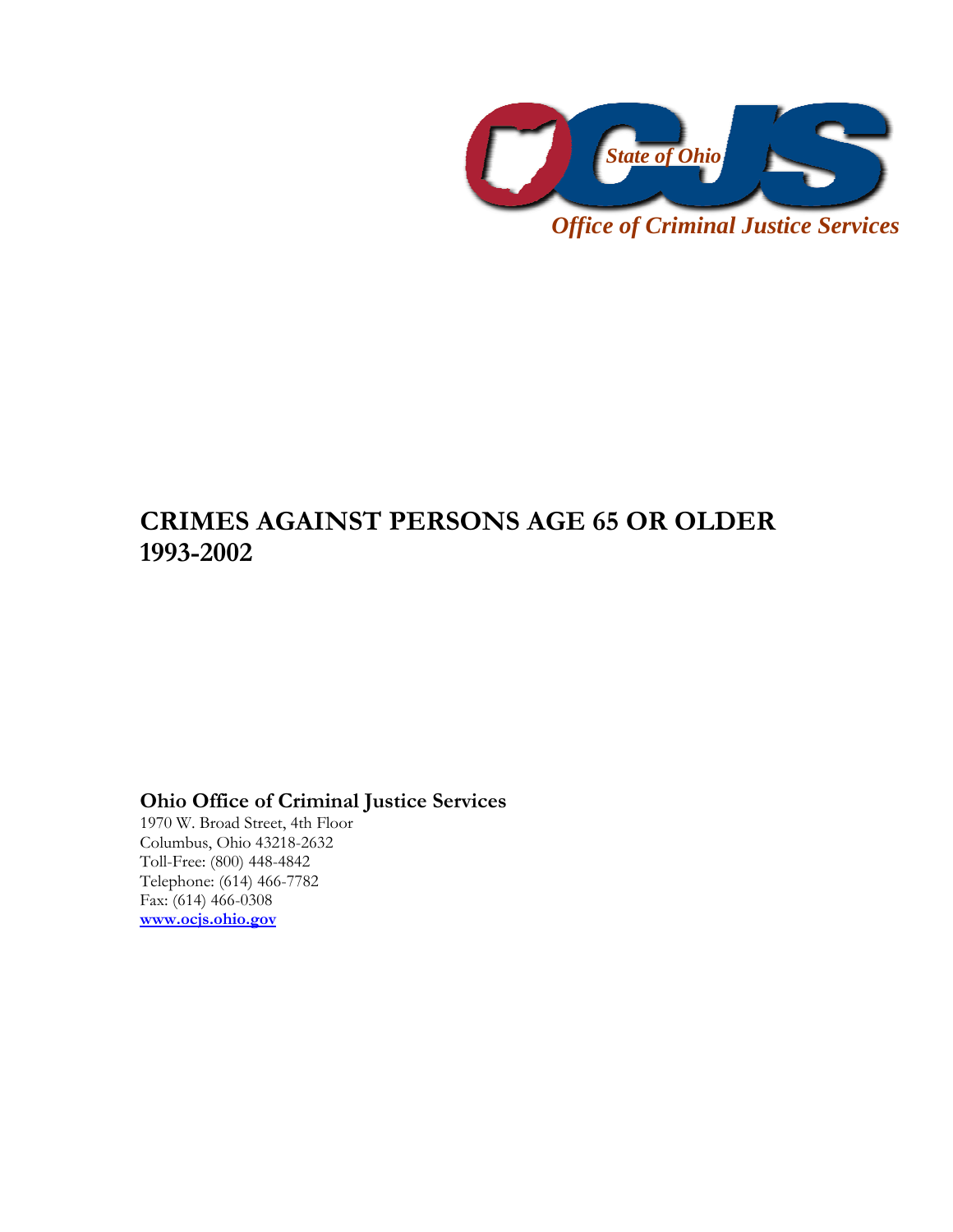## CRIMES AGAINST PERSONS AGE 65 OR OLDER, 1993-2002

In January 2005, the Bureau of Justice Statistics released a special report on crimes against persons ages 65 and older. Ten years of data (1993-2002) from the National Crime Victimization Survey (NCVS) were used to generate the report.

According to the NCVS for the period 1993-2002, persons ages 65 or older generally experienced victimizations at much lower rates than younger groups of people during the ten year period.1 The following statistics were noted:

- While nonfatal violence generally declined for most age groups between 1993 and 2002, those 65 or older had the lowest rates of any age group. The elderly experienced nonfatal violent crime (rape, sexual assault, robbery, aggravated and simple assault) at a rate one-twentieth that of young persons.
- Persons age 65 or older had the lowest rate of murder of all age groups every year between 1993 and 2002.
- Households headed by persons 65 or older experienced property crimes at about onefourth the rate of that for households headed by persons under age 25.
- Purse snatching/pocket-picking (personal larceny) was the only measured crime for which the elderly were victimized at about the same rates as most other groups. The only group to experience a greater rate of personal larceny was the 12-24 age group.

When persons 65 or older were victimized:

 $\overline{a}$ 

- 92 percent of the crimes were property crimes (household burglary, motor vehicle theft, and theft). In comparison, violent crimes comprised more than half the victimizations experienced by persons ages 12 to 24.
- They were equally likely to face offenders with weapons, were equally likely to suffer serious injuries and were more likely to offer no resistance.
- Their offenders were somewhat more likely to be strangers and were more likely to be age 30 or older
- About one-fourth of violent crimes committed by the elderly were committed at night, compared to almost half of all violence against persons age 12-64. Similar differences were found for personal larceny and property crime.

<sup>1</sup> Interestingly, a 2003 citizen attitude survey conducted by OCJS found that 68% of those polled believed that senior citizens are the most likely crime victims.